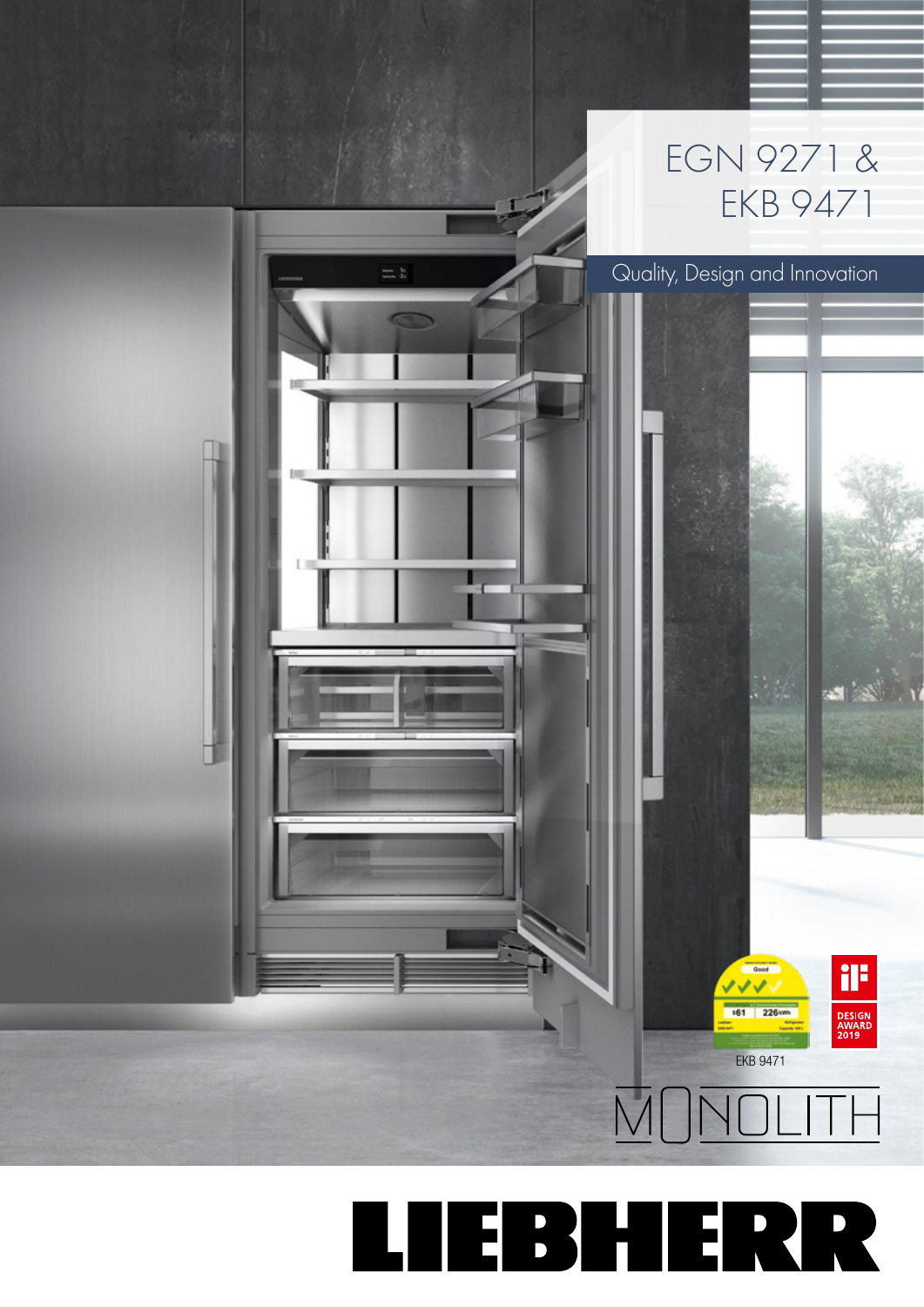

With its impressive size, clean lines, and innovative interior features, the Monolith was designed to inspire awe and integrate seamlessly into your kitchen – today, tomorrow, and for years to come. Of the entire Monolith series, the EGN 9171 Freezer and EKB 9471 Refrigerator have been awarded the iF Design Award 2019. Indeed, Monolith takes advanced food preservation to a whole new level.

Monolith BioFresh-Plus drawer adds another dimension of climate control to the BioFresh system by allowing you to set temperatures inside the third drawer to as low as -2°C. That's the perfect temperature for perserving the freshness and flavours of seafood. The adjustable InfinityLight LED system casts beautiful and even side lighting, giving a soft, brightening effect upon opening the doors. Our intuitive electronic touch-control panel, InfinitySwipe, features a full-colour 3.5-inch touch & swipe screen that's bright, clean and wonderfully user-friendly. Stainless steel handles and fronts are available as optional accessories.

### Possible Side-by-Side combinations

EGN 9271 & EKB 9471 EGN 9271 & EKB 9671 EGN 9171 & EKB 9471

### **Monolith 137.1 cm**

| Sound rating dB(A) *                             |
|--------------------------------------------------|
| Gross / Net refrigerator capacity litre          |
| Gross / Net BioFresh & BioFresh-Plus comp. litre |
| Gross / Net freezer capacity litre               |
| Number of shelves                                |
| Number of door racks                             |
| Number of FrostSafe drawers                      |
| Number of BioFresh / BioFresh-Plus drawers       |
| Electronic control                               |
| Door / side walls                                |
| Refrigerator temperature range °C **             |
| Freezer temperature range °C                     |
| Temperature alarm                                |
| Defrost type                                     |
| Interior light                                   |
| Door alarm                                       |
| Internal water dispenser                         |
| Water filter                                     |
| IceMaker                                         |
| Ice cube output kg/24h                           |
| SoftSystem                                       |
| Door hinges                                      |
| Product dimensions (H/W/D) cm                    |
| Cut out dimensions (H/W/D) cm                    |
| Gross / Net weight kg                            |
| Voltage V/Hz                                     |
|                                                  |

| <b>EGN 9271</b>                                                                                |                    |                                  | <b>EKB 9471</b>          |                          |                           |                       |                    |  |
|------------------------------------------------------------------------------------------------|--------------------|----------------------------------|--------------------------|--------------------------|---------------------------|-----------------------|--------------------|--|
| Infinity<br>Soft<br><b>No</b><br>Infinity<br>Ice<br>Light<br>Maker<br>Swipe<br>Frost<br>System | Soft<br>Telescopic | <b>Bio</b><br>Fresh-<br>Plus     | Infinity<br>Swipe        | <b>Infinity</b><br>Light | <b>Infinity</b><br>Spring | Soft<br><b>System</b> | Soft<br>Telescopic |  |
|                                                                                                |                    |                                  |                          |                          |                           |                       |                    |  |
| 39                                                                                             |                    | 39                               |                          |                          |                           |                       |                    |  |
| L,                                                                                             |                    | 529 / 430                        |                          |                          |                           |                       |                    |  |
| ÷                                                                                              |                    | 211 / 188                        |                          |                          |                           |                       |                    |  |
| 409 / 322                                                                                      |                    | $\overline{\phantom{a}}$         |                          |                          |                           |                       |                    |  |
| $\overline{4}$                                                                                 |                    | $\overline{4}$                   |                          |                          |                           |                       |                    |  |
| 3                                                                                              |                    | 3                                |                          |                          |                           |                       |                    |  |
| 3                                                                                              |                    |                                  |                          |                          |                           |                       |                    |  |
| ÷,                                                                                             |                    | 2/1                              |                          |                          |                           |                       |                    |  |
| InfinitySwipe                                                                                  |                    | InfinitySwipe                    |                          |                          |                           |                       |                    |  |
| <b>Steel</b>                                                                                   |                    | <b>Steel</b>                     |                          |                          |                           |                       |                    |  |
|                                                                                                |                    | +2 $\degree$ C to +7 $\degree$ C |                          |                          |                           |                       |                    |  |
| $-14^{\circ}$ C to $-27^{\circ}$ C                                                             |                    |                                  |                          |                          |                           |                       |                    |  |
| Visual and audible                                                                             |                    |                                  | Visual and audible       |                          |                           |                       |                    |  |
| Automatic                                                                                      |                    | Automatic                        |                          |                          |                           |                       |                    |  |
| InfinityLight                                                                                  |                    | InfinityLight                    |                          |                          |                           |                       |                    |  |
| Audible                                                                                        |                    | Audible                          |                          |                          |                           |                       |                    |  |
| ۰                                                                                              |                    | InfinitySpring                   |                          |                          |                           |                       |                    |  |
| Yes                                                                                            |                    | Yes                              |                          |                          |                           |                       |                    |  |
| Fixed water connection 20 mm (3/4")                                                            |                    |                                  |                          |                          |                           |                       |                    |  |
| 1.6                                                                                            |                    | $\overline{\phantom{a}}$         |                          |                          |                           |                       |                    |  |
| Yes                                                                                            |                    | Yes                              |                          |                          |                           |                       |                    |  |
| Left, reversible ***                                                                           |                    |                                  | Right, reversible ***    |                          |                           |                       |                    |  |
| 212.6 / 60.2 / 61                                                                              |                    |                                  | 212.6 / 75.4 / 61        |                          |                           |                       |                    |  |
| 213.4 / 61 / min. 63.5                                                                         |                    |                                  | 213.4 / 76.2 / min. 63.5 |                          |                           |                       |                    |  |
| 170 / 157                                                                                      |                    | 193 / 178                        |                          |                          |                           |                       |                    |  |
| 220-240 / 50                                                                                   |                    | 220-240 / 50                     |                          |                          |                           |                       |                    |  |

\* Noise output - according to EN 60704-3.

\*\* BioFresh bins, 0°C. BioFresh-Plus bins, -2°C or 0°C.

\*\*\* Please contact your Liebherr Authorised Dealer for door reversal.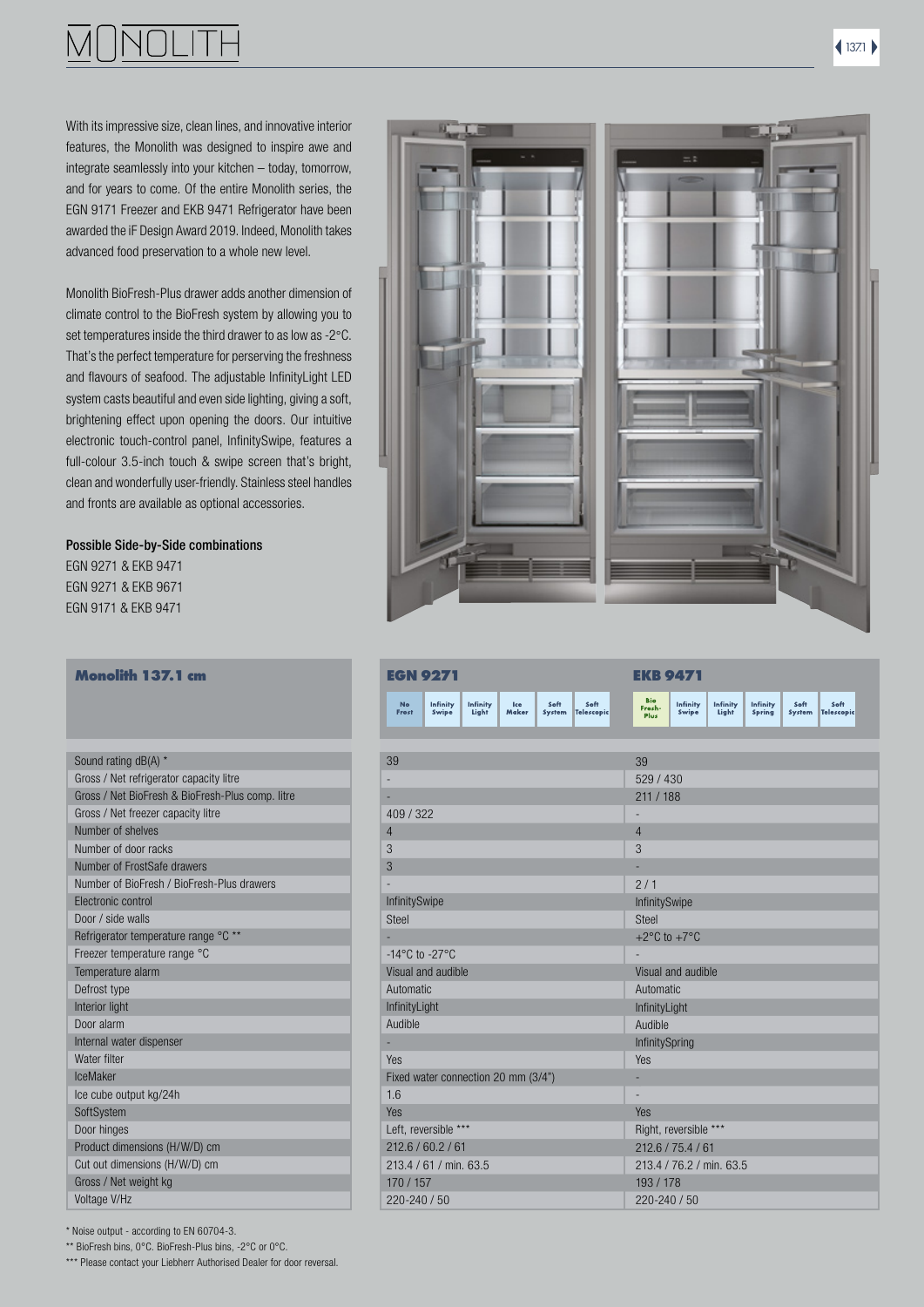

SoftSystem: Monolith's doors close automatically and gently thanks to our SoftSystem technology, which eliminates slamming even when shelves are fully loaded. Depending on the size of the Monolith unit, door hinges can hold up to 40 kg.



SuperQuiet: Noise levels are kept to a minimum all thanks to virtually silent, speed-controlled, and sound absorbing compressors that ensure exact performance, energy efficiency, and SuperQuiet operation.



BioFresh-Plus: Bringing you the perfect climate for long-lasting food freshness. In addition to two BioFresh drawers, the third fridge drawer can be set to BioFresh-Plus by lowering temperatures down to -2°C, ideal for storing fresh seafood.



InfinitySpring: The InfinitySpring is a seamlessly integrated, flush-mounted internal water dispenser that can accommodate water pitchers of any size. Our water filtration system eliminates harmful contaminates, resulting in crisp, clear water.



InfinityLight: InfinityLight adds drama and flair while emitting less heat to preserve food quality. LED side-wall lighting casts an even glow that can be adjusted to your liking. Comes with a pleasing night dimming feature.



InfinitySwipe: The Monolith's intuitive electronic touch-control panel features a full-colour 3.5-inch touch and swipe screen that's bright, clean, and wonderfully user-friendly. You'll barely have to lift a finger to control every function.

### Accessories

### Stainless steel fronts **Handle variants** Handle variants



Stainless steel front 61.0 cm (Part no. 990188300)

Stainless steel front 76.2 cm (Part no. 990187200)



#### Stainless steel toe kicks



Base - trim / 61.0 cm (Part no. 990149600) Base - trim / 76.2 cm (Part no. 990153000) Base - trim / 137.1 cm (Part no. 990178700)

#### Other accessories

Side-by-side kit (Part no. 990142800) – A SBS kit is required when there is a spacing of less than 102 mm between appliances. Includes a side wall heater to prevent condensation, metal brackets with screws, and a finishing strip (approx. 6-8 mm) to fill the gap between the appliances.

Door hinge exchange set (Part no. 990239900) – To be used when reversing factory-fitted hinges. Door reversal must be performed by a Liebherr authorised dealer.

Charcoal filter (Part no. 988111600)

Water filter (Part no. 988122700)